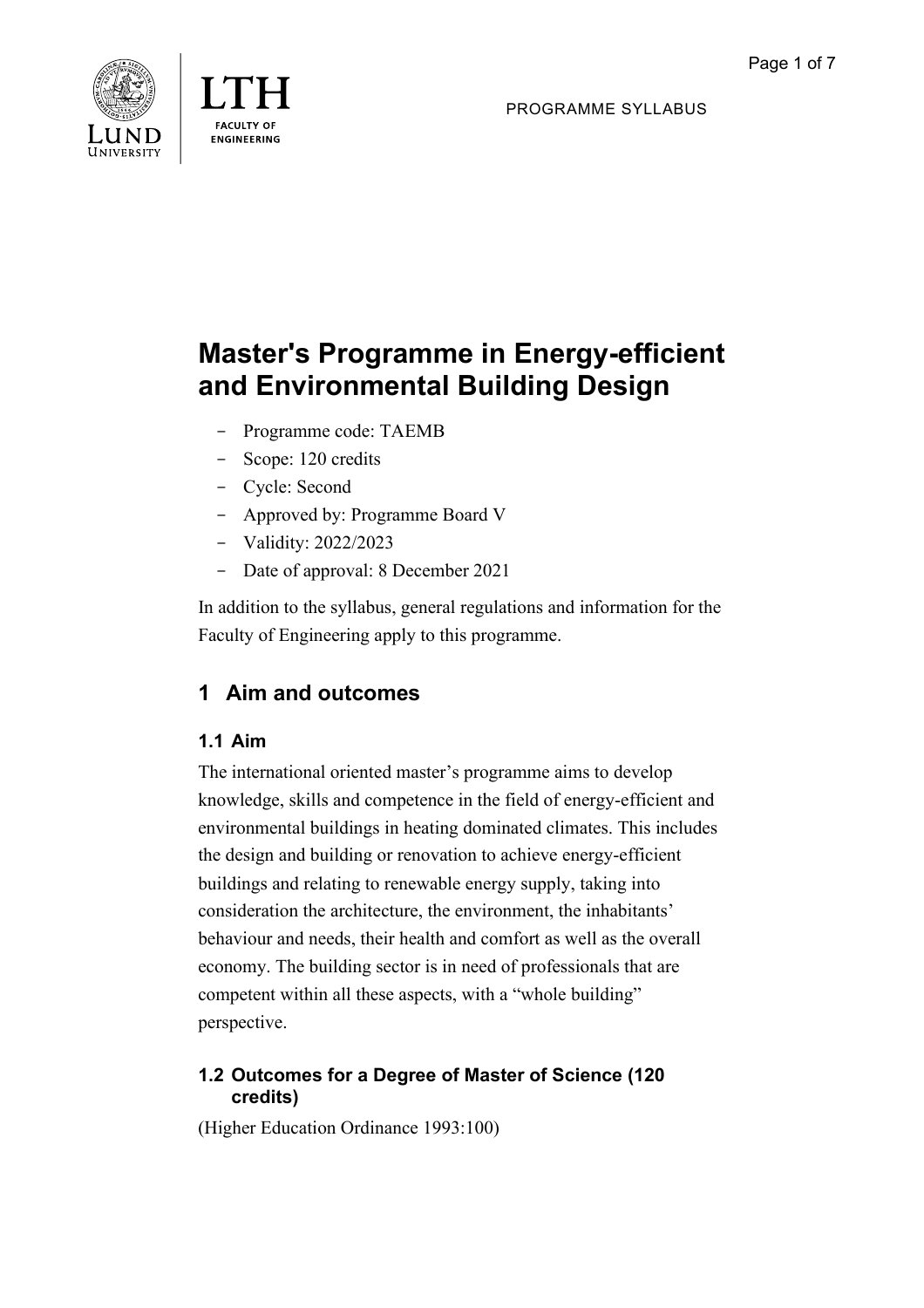#### **Knowledge and understanding**

For a Degree of Master of Science (120 credits) the student shall

- demonstrate knowledge and understanding in the main field of study, including both broad knowledge of the field and a considerable degree of specialised knowledge in certain areas of the field as well as insight into current research and development work, and
- demonstrate specialised methodological knowledge in the main field of study.

#### **Competence and skills**

For a Degree of Master of Science (120 credits) the student shall

- demonstrate the ability to critically and systematically integrate knowledge and analyse, assess and deal with complex phenomena, issues and situations even with limited information,
- demonstrate the ability to identify and formulate issues critically, autonomously and creatively as well as to plan and, using appropriate methods, undertake advanced tasks within predetermined time frames and so contribute to the formation of knowledge as well as the ability to evaluate this work,
- demonstrate the ability in speech and writing both nationally and internationally to report clearly and discuss his or her conclusions and the knowledge and arguments on which they are based in dialogue with different audiences, and
- demonstrate the skills required for participation in research and development work or autonomous employment in some other qualified capacity.

#### **Judgement and approach**

For a Degree of Master of Science (120 credits) the student shall

- demonstrate the ability to make assessments in the main field of study informed by relevant disciplinary, social and ethical issues and also to demonstrate awareness of ethical aspects of research and development work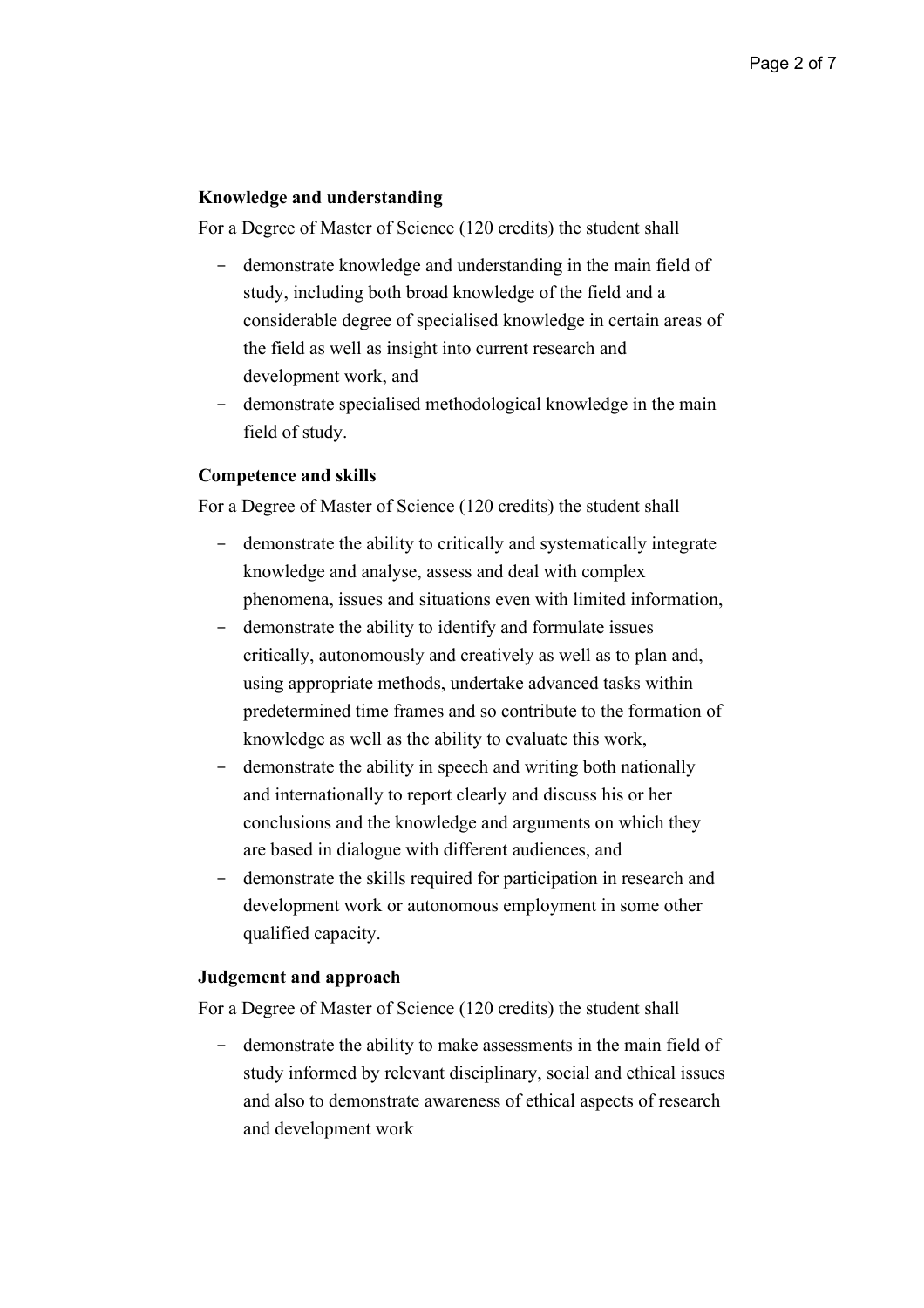- demonstrate insight into the possibilities and limitations of research, its role in society and the responsibility of the individual for how it is used, and
- demonstrate the ability to identify the personal need for further knowledge and take responsibility for his or her ongoing learning.

### **1.3 Specific outcomes for a Degree of Master of Science (120 credits)**

The ultimate goal is that students who have completed the programme will be capable with their advanced professional competence to significantly contribute and influence the design and building or renovation to achieve energy-efficient buildings and relating to renewable energy supply.

The programme aims to meet the needs of qualified professionals who can

- integrate energy-efficiency, moisture safety, indoor comfort and health, environmental issues and economy with efficient use of energy systems in the planning of new buildings and renovation of existing buildings, and relating to renewable energy supply,
- apply all key aspects into a whole building perspective in relation to theory and practice, to achieve sustainable and high performance buildings,
- contribute to the process of reducing the environmental impact of buildings using their professional qualifications and design capabilities, and
- profit by and contribute to research in this field.

The programme profits from the earlier as well as ongoing research at the Faculty of Engineering and by the proximity of collaboration with the building industry.

#### **Knowledge and understanding**

For a Degree of Master of Science (120 credits) students shall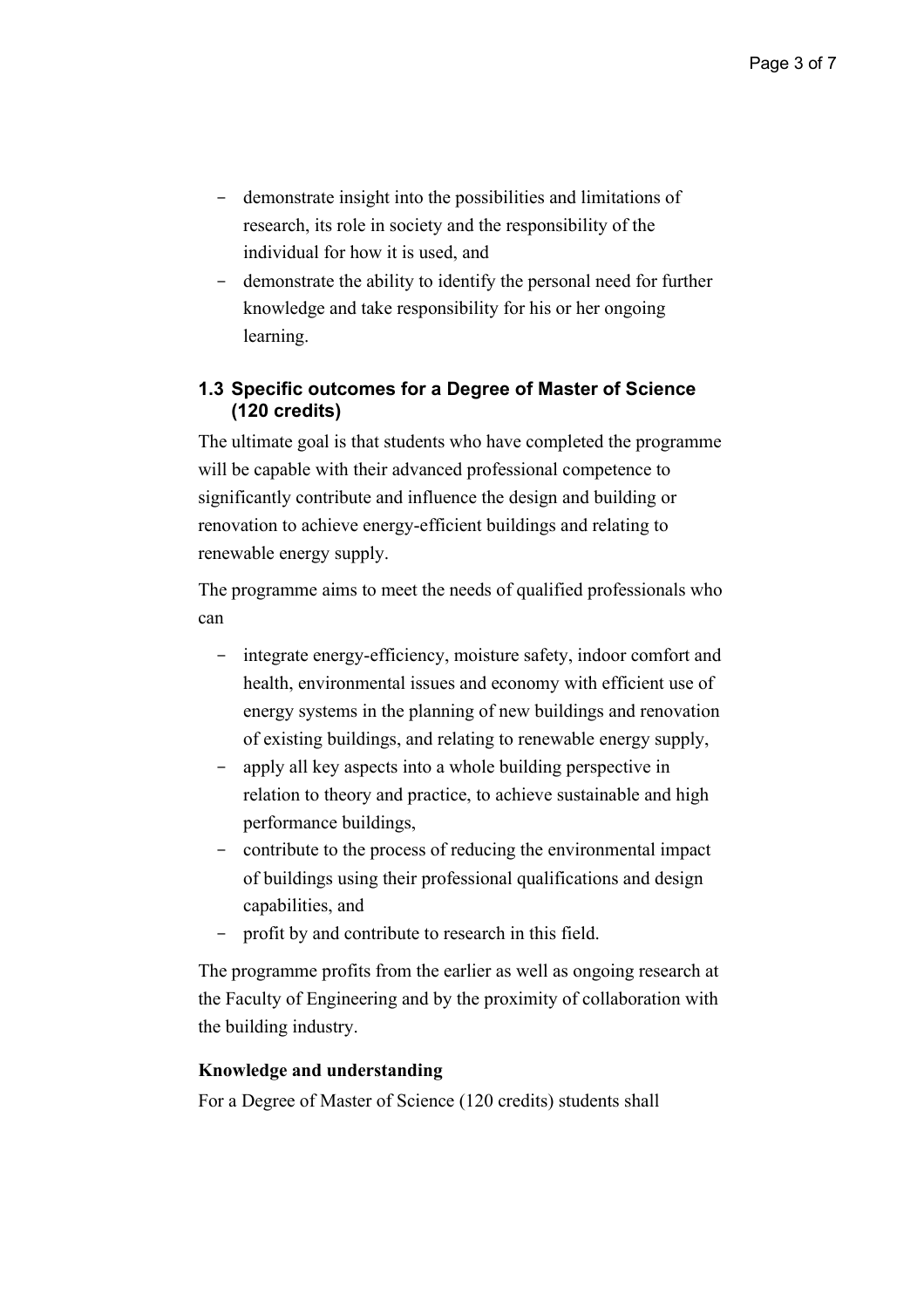- demonstrate knowledge and qualified understanding about the role and importance of building design in the long term and sustainable development of society, including a broad knowledge of technical systems, energy systems, components, material properties, design methods, analysis and assessment tools as well as knowledge about international research trends and challenges related to the development of affordable energyefficient buildings, and
- demonstrate a qualified and methodical knowledge related to the planning process and building construction process.

#### **Competence and skills**

For a Degree of Master of Science (120 credits) students shall

- demonstrate the capacity to critically and systematically integrate his/her knowledge about energy-efficient buildings and sustainable development as well as analyse and assess complex systems and design processes, using supportive computer tools and methods,
- demonstrate the capacity to critically, autonomously and creatively identify and formulate relevant questions, to plan and, with adequate methods, carry out qualified design projects within specific time frames,
- demonstrate his/her capacity to understand the building as a whole with its integrated systems and renewable energy supply, and with this holistic view in mind be able to design sustainable, affordable and energy-efficient buildings that are moisture safe with high levels of indoor comfort and with efficient use of energy systems, and to present and discuss his/her propositions and conclusions to different professional groups or types of audiences, and
- demonstrate an advanced skill which encourages interdisciplinary research and development work regarding energy-efficient building to design technically well performing and architecturally functioning solutions.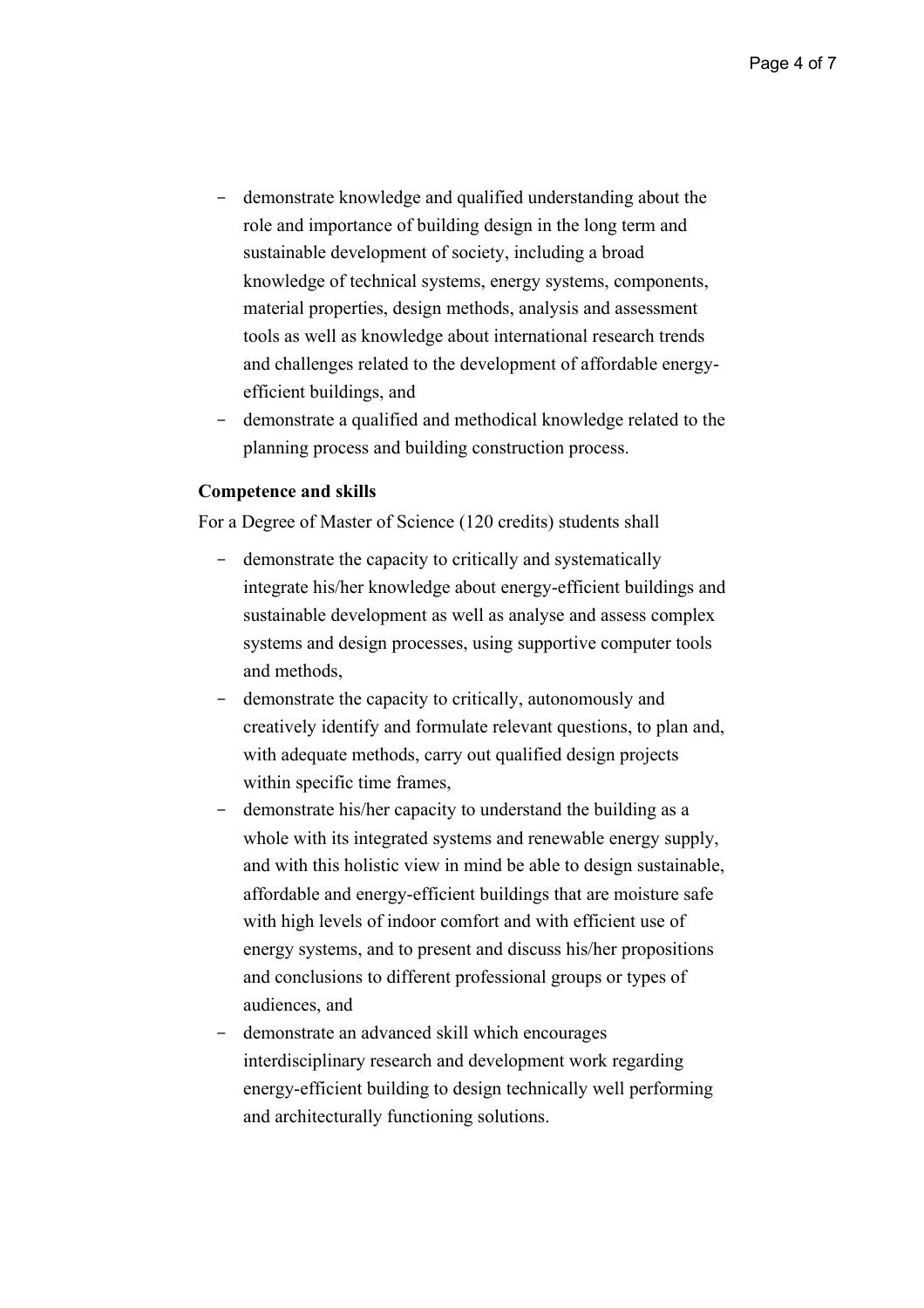#### **Judgement and approach**

For a Degree of Master of Science (120 credits) students shall

- demonstrate the capacity to perform qualified judgments in the field of energy-efficient and environmental buildings, taking into account relevant scientific, societal and ethical aspects,
- demonstrate a conscious understanding of the effect and role that building design plays on the building inhabitants' environment, and the effect of buildings on the global environment, and
- demonstrate the ability to identify the personal need for further knowledge and take responsibility for his or her ongoing learning in the field of energy-efficient and environmental buildings.

### **1.4 Further studies**

Students who have achieved a second cycle exam (Master of Science) will have general entry requirements for third cycle educations.

### **2 Programme structure**

The programme addresses energy use in buildings and the environmental impact considering three essential dimensions.

- Human comfort and health,
- Strategies and systems,
- Whole building design (building type and scale) and process.

The programme is designed to promote the integration of strategies and systems with building design, taking into consideration all human comfort parameters (thermal, olfactory, visual and acoustic) at all scales of intervention from materials-components-systems to small scale buildings (houses) or large buildings (e.g. office buildings, libraries, shopping malls). The courses will cover both new constructions as well as renovations of existing buildings. These various issues are explored taking into consideration energyefficiency, moisture safety, indoor environment and life-cycle costs (investment versus operation costs) etc.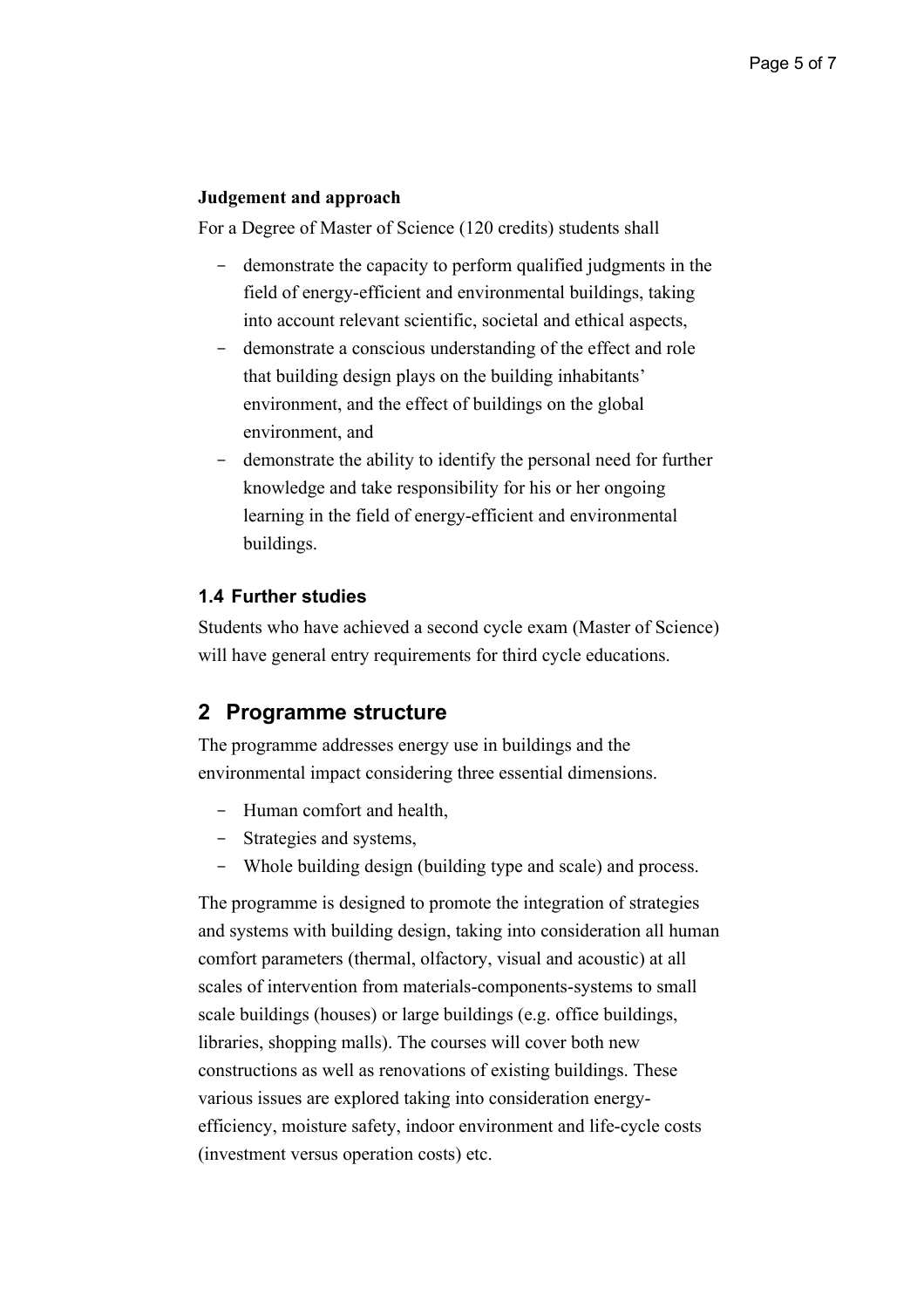The programme includes nine (9) courses and one (1) degree project, all compulsory. The first two dimensions listed above refer to courses having 7.5 credits while the third dimension represents how the theoretical knowledge is practiced and related to a whole building design and process, in courses with 15 credits. The purpose of the larger and applied courses is to give a deeper under-standing of the different subjects and their interactions, and to understand the importance of each parameter in relation to the whole building and the inhabitants.

Each of the three first semesters consist of two theme specific courses (7.5 credits each) and one applied course (15 credits). The first semester starts with an overview of the importance of reducing the energy use in buildings and to increase the fraction of renewable energy supply. This will relate to the different EU directives and other agreements that give the framework in which we all need to work in.

The last semester consists of the degree project (30 credits) in which the student shall demonstrate sufficient knowledge achieved for independent work in the field of energy-efficient and environmental buildings.

#### **2.1 Courses**

The courses included in the programme are detailed in the curriculum and schedule.

### **3 Specific admission requirements**

#### **3.1 Admission requirements**

A Bachelor's degree in architecture, civil engineering, architectural engineering or equivalent. Completed courses within the three subjects building technology/structural engineering, building physics/science and building services. A minimum of 3 credits/ECTS is required for each of these three subjects. In addition, a total of 30 credits/ECTS is required as sum of any combination of courses within energy and building technology/structural engineering, building